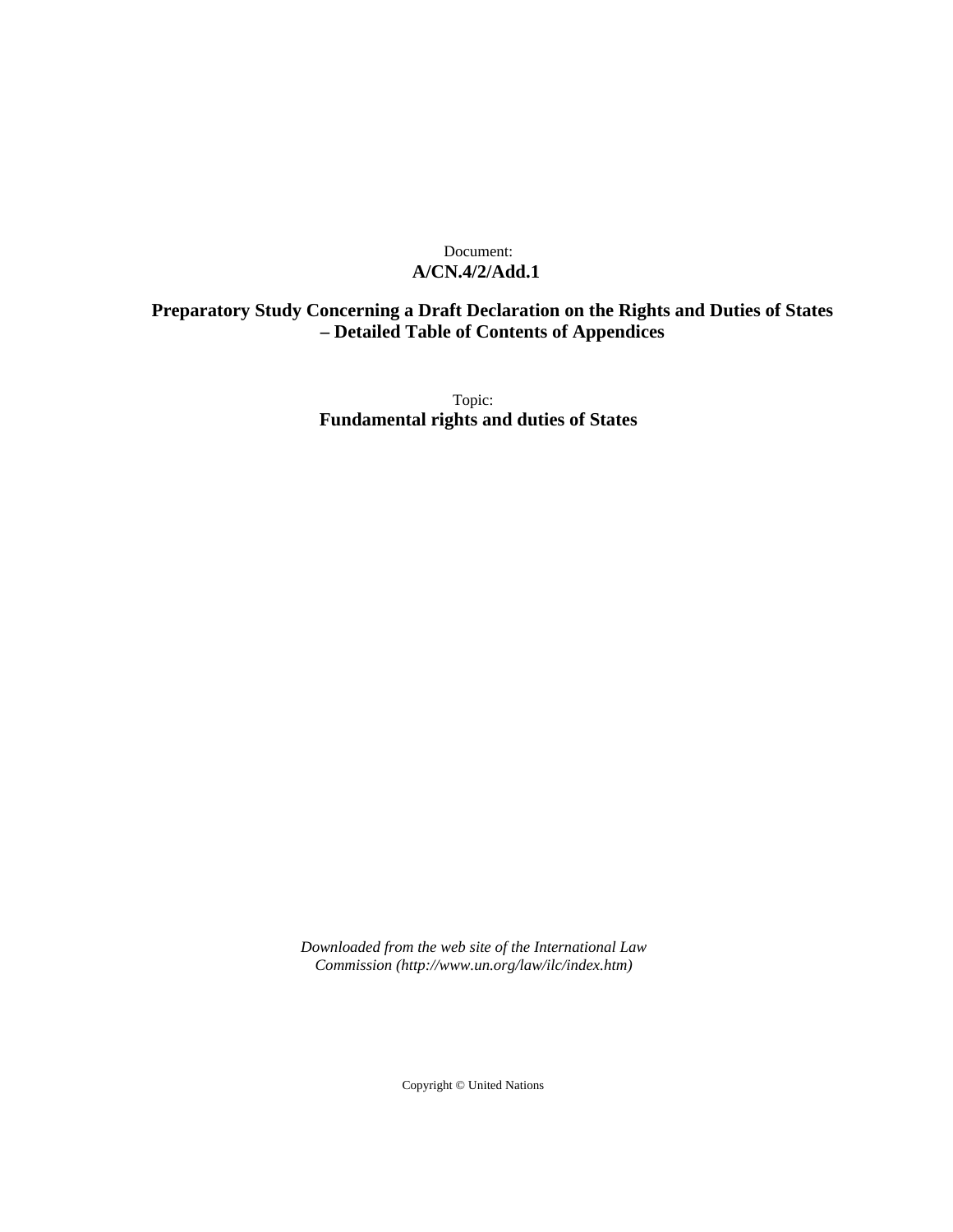**I** Inited Nations

## **GENERAL ASSEMBLY**

# **Nations Unies**

## **ASSEMBLEE GENERALE**

**UNRESTRICTED** 

 $A/CN.4/2/Add.1$ 22 April 1949

ORIGINAL: ENGLISH

### **INTERNATIONAL IAW COMMISSION**

**Tirst session** 

PREPARATORY STUDY CONCERNING A DRAFT DECLARATION ON THE RIGHTS AND DUTIES OF STATES

#### Detailed table of contents of appendices

#### VI. APPENDICES

Page

- TEXTS OF TREATIES, CONVENTIONS AND DECLARATIONS  $A_{\bullet}$ 
	- Treaties and Conventions  $\mathbf{L}$ .

|    |       | No. 1 Seventh International Conference of American<br>States (1933)<br>Convention on Rights and Duties of States<br>139         |
|----|-------|---------------------------------------------------------------------------------------------------------------------------------|
|    |       | No. 2 United Nations Conference on International<br>Organization (1945)<br>140<br>Charter of the United Nations                 |
|    |       | No. 3 Ninth International Conference of American<br>States (1948)<br>Charter of the Organization of American<br>141<br>States.  |
| 2. |       | Resolutions, declarations and projects adopted by<br>inter-governmental bodies                                                  |
|    |       | No. 4 International Commission of American Jurists<br>(1927)<br>Project II, States: Existence, equality,<br>142<br>recognition. |
|    |       | No. 5 Eighth International Conference of American<br>States (1938)<br>143<br>Declaration of American Principles.                |
|    |       | No. 6 Inter-American Juridical Committee (1942)<br>Reaffirmation of fundamental principles of<br>744<br>international law.      |
|    | No. 7 | Inter-American Conference on Problems of War<br>and Peace $(1945)$<br>146<br>Declaration of Mexico<br>΄3.<br>Draft              |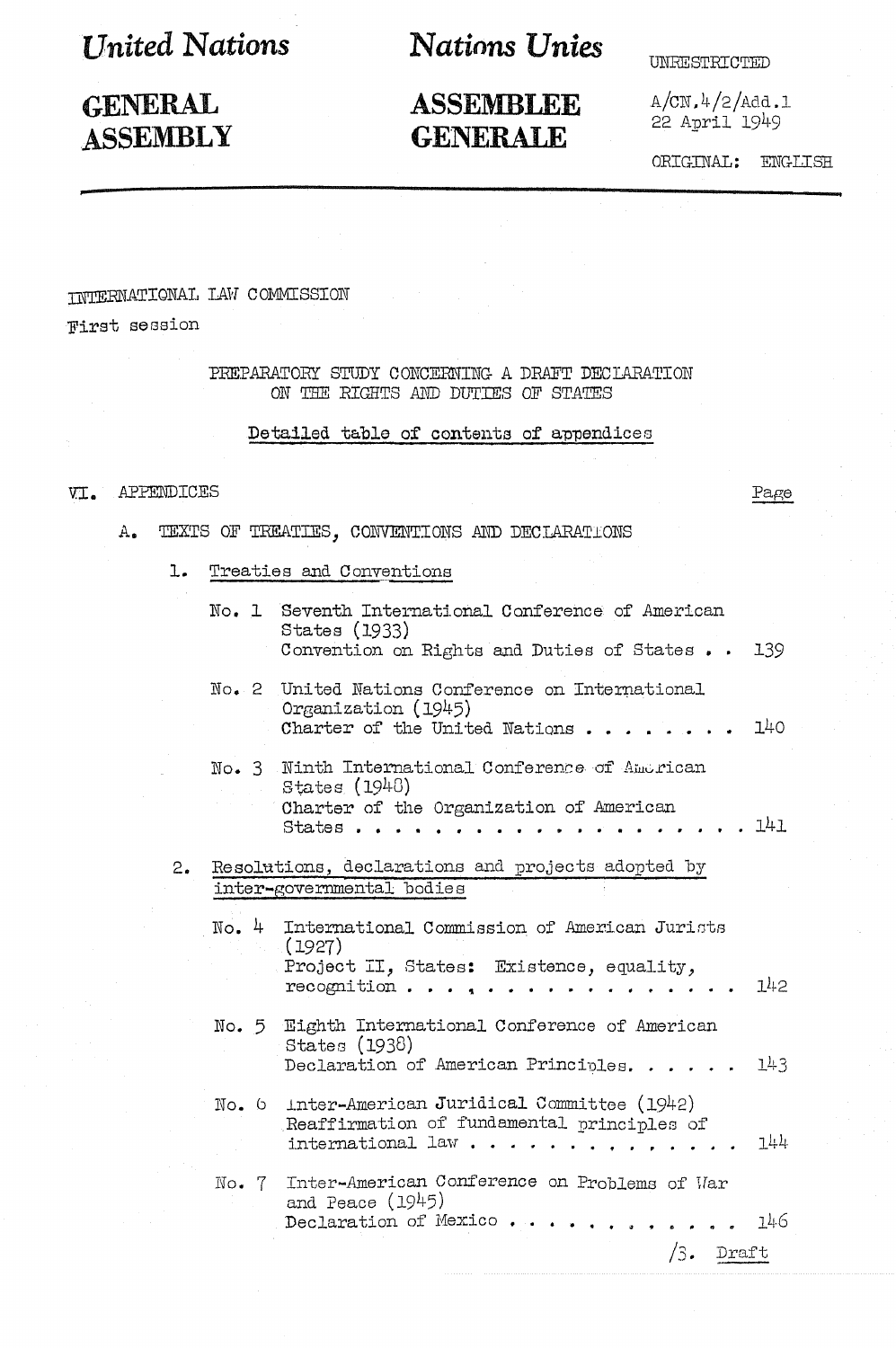Page

/5. Communication

| 3. | Draft declarations proposed by Governments |  |  |
|----|--------------------------------------------|--|--|
|    |                                            |  |  |

|    |    | No.9 | Italy. Delegation to the Peace Conference (1919)<br>Draft scheme for the Constitution of the Society<br>of Nations                                      | 149 |
|----|----|------|---------------------------------------------------------------------------------------------------------------------------------------------------------|-----|
|    |    |      | No. 10 Brazil. Delegation to the Inter-American<br>Conference on Problems of War and Peace (1945)<br>Declaration of principles of States                | 149 |
|    |    |      | No. 11 Cuba. Delegation to the United Nations<br>Conference on International Organization (1945)<br>Draft declaration of duties and rights of<br>States | 150 |
|    |    |      | No. 12 Ecuador. Delegation to the General Assembly of<br>the United Nations (1947)<br>Draft charter of the duties and rights of<br>States.              | 152 |
|    | 4. |      | Declaration by non-governmental organizations and<br>scientific institutions                                                                            |     |
|    |    |      | No. 13 Seventh Universal Peace Congress (1896)<br>Principles of international law                                                                       | 154 |
|    |    |      | No. 14 American Institute of International Law (1916)<br>Declaration of the rights and duties of<br>nations                                             | 156 |
|    |    |      | No. 15 International Juridical Union (1919)<br>Draft of a Declaration of Rights and Duties of<br>Nations                                                | 157 |
|    |    |      | No. 16 American Institute of International Law (1925)<br>Project No. 5, Nations.                                                                        | 158 |
|    |    |      | No. 17 American Institute of International Law (1925)<br>Project No. 8, Fundamental rights of American<br>nations                                       | 159 |
|    |    |      | No. 18 Inter-Parliamentary Union (1928)<br>Declaration of the Rights and Duties of<br>States.                                                           | 159 |
|    |    |      | No. 19 International Law of the Future (1944)<br>Postulates, principles and proposals                                                                   | 161 |
| в. |    |      | TEXTS OF COMMENTS AND OBSERVATIONS SUBMITTED BY GOVERNMENTS<br>WITH RESPECT TO THE DRAFT DECLARATION                                                    |     |
|    | ı. |      | Communications received from Canada                                                                                                                     | 162 |
|    | 2. |      | Communication received from Czechoslovakia                                                                                                              | 163 |
|    | 3. |      | Communication received from Denmark                                                                                                                     | 164 |
|    | 4. |      | Communication received from the Dominican Republic                                                                                                      | 165 |